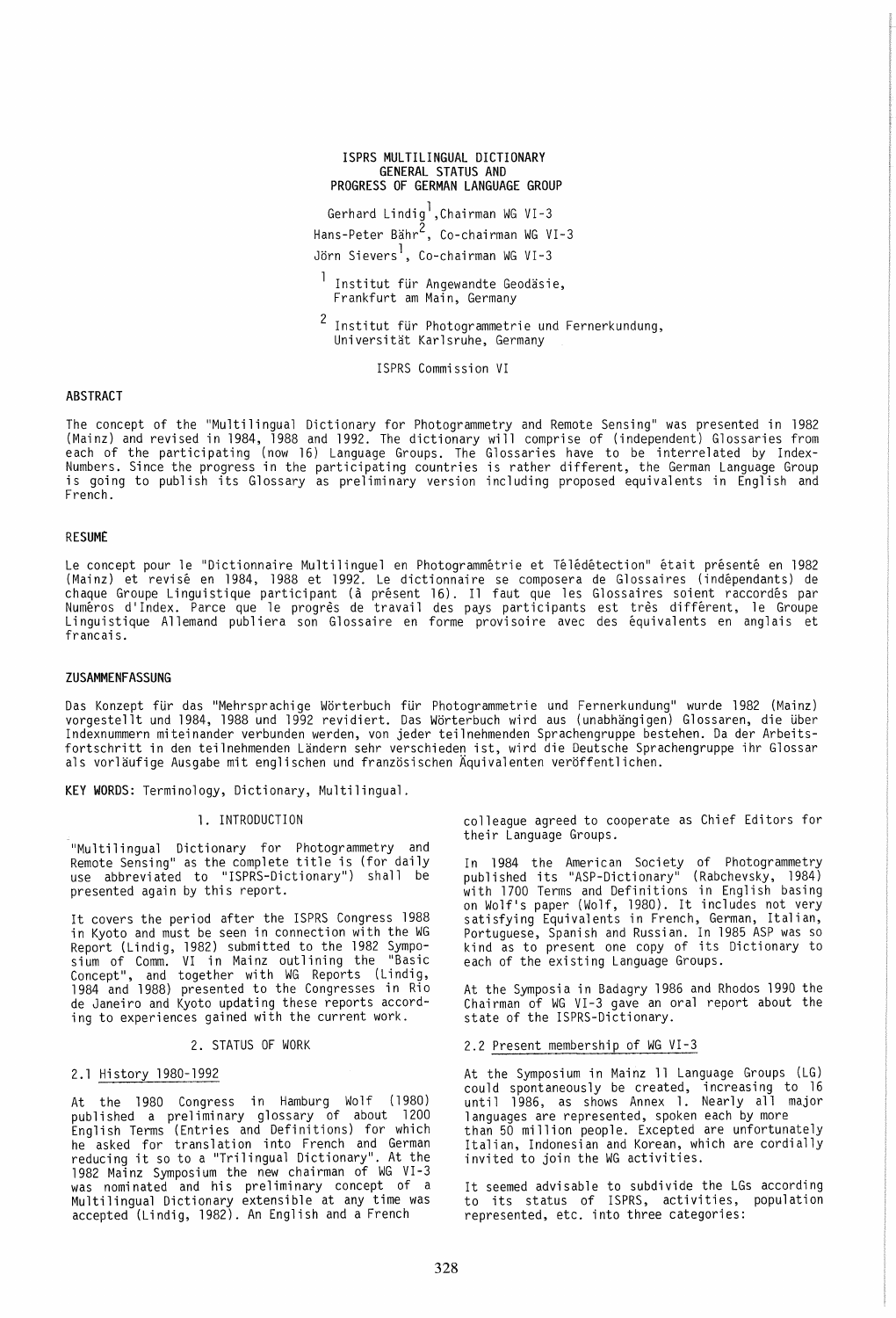- I. Official Languages of ISPRS English, French and German serving as three Guide Languages for interrelations between all LGs during dictionary work. These Glossaries<br>should be available as soon as possible.
- II. Languages with their own independent production of a Glossary.
- III. Languages with direct translation from other Glossaries.

# 2.3 Activities of Language Groups hitherto:

Due to various circumstances and difficulties the work of the following LGs is progressing at very varying rates. From LGs not mentioned here no<br>further information came to knowledge of WG VI-3 since 1987 (Lindig, 1988)

- .1 Arabic: Saudi Arabia recently agreed to continue its activities by requesting a draft of the German Glossary.
- .2 Chinese: In 1986 WG VI-3 received a copy "Deutsch-Chinesisches Wörterbuch für Vermessungswesen" (German-Chinese Dictionary for Surveying) edited by Ji, Zenjue; Gao, Shilin and Hu, Mingcheng at Beijing 1985. It contains some 30 000 German Entries in alphabetical order with Chinese Equivalents but without Index-Numbers (Par. 3.5), which are necessary prerequisites for the ISPRS-Dictionary.
- .3 English: It was a great handicap for the progress of the WG that since 1982 two Chief-Editors of the ELG gave up. In 1991 WG VI-3 was happy to welcome a new Chief-Editor, who starts the work by a personal visit in Frankfurt for oral introduction into the WG-work. He received English-Entry-Lists extracted from the draft of the German Glossary containing about 4100 entries (marked with Subfie1d-Numbers).
- .4 French: In 1990 FLG reported the completion of its Glossary with 2700 Entries including Definitions, Cross-References, Index-Numbers and .<br>English Equivalents. It is not known, after a<br>negative correspondence about financial support negative correspondence about financial support<br>by ISPRS, whether its publication meanwhile has been done .
- .5 German: The German Glossary is completed now<br>with about 4150 Entries including Definitions, Cross-References, Index-Numbers as well as<br>English and French preliminary Equivalents. It will be published in 1992 by governmental support. (Par. 4)
- .6 Greek: In 1989 GLG got a new Chief-Editor who asked for the German Glossary after its com-<br>pletion.
- .7 Japanese: In 1990 JLG reported about the publication of the following relevant dictionaries with English Equivalents:
	- a) Remote Sensing Dictionary
	- by Japan Association of Remote Sensing,1989 b) Surveying Dictionary
	- by Japan Federation of Surveyors, 1990
	- c) Dictionary of Civil Engineering by Japan Society of Civil Engineering
	- d) Dictionary of Cartography.
		- by Japan Society of Cartography.

It is not known which of them has usable Index-Numbers (Par. 3.5) for incorporation into the ISPRS-Dictionary.

- .8 Portuguese: Since two years a discussion is going on about new members and a Chief-Editor in the PLG. Apart from a demand for the German Glossary no other information was received.
- .9 Russian: Although RLG gave no further information, the publication of the Russian "Glossary of Terms on Earth Remote Sensing" by Dr. Sipos Sándor, Budapest 1985 was received.<br>It has 900 Entries with Russian Definitions and Equivalents in English, Bulgarian, Hungarian, German, Polish, French and Czech.
- .10 Spanish: With regret WG VI-3 got knowledge that one of the Chief-Editors passed away. Nevertheless the work is going on resulting 1990 in a draft of a Glossary with 1500 Entries.
- .11 Bengali: The activities of the BeLG culminated ln 1991 to the publication of the "Multilingual Dictionary of Remote Sensing and Photogrammetry" by G.B. Das, Geographical Society of India, Calcutta 700 019. It is the translation of the 1716 Entries of ASP-Dictionary (Rabchevsky, 1984) to Bengali in English alphabetical order including French Equivalents. It<br>can be regarded as an encouraging beginning. But Index-Numbers have no steps of 10 (Par. 3.5) for extensions and an alphabetical list of Bengali-Entries is still missing.
- .12 Turkish: In 1990 TrLG reported the availability of 1000 Entries without giving further expla-<br>nations.
- .13 Polish: Good progress is reported from the P1LG, which has published in 1988 "Slownik terminologiczny z zakresu fotogrametrii i teledeeteheji (Five Lingual Dictionary of Photogrammetry and Remote Sensing)" by Z. Sitek, Wydawnictwo, Krakow with 2053 Entries<br>and English, French, German and Russian Equivalents. It fulfills largely the conditions of the ISPRS-Dictionary having Index-Numbers in steps of 10 and alphabetical Entry-Lists for each language.

## 3. UPDATED WG-CONCEPT

In the former papers (Lindig, 1982, 84 and 88) 10 Fundamental Principles were postulated as guidelines for the WG activities. But according to recent experi ences and reactions from WG-members, it seems to be important to mention that all individual activities and publications which have Index-Numbers in steps of 10 as a Minimum-Condition (Par. 3.5) are welcome as a valuable contribution to the ISPRS-Dictionary .

Nevertheless the WG would appreciate if the guidelines are largely fulfilled. Therefore it seems<br>useful to repeat them in final version.

#### 3.1 Entire technical field

On the one hand, all terms used in theory and practice of the whole field of Photogrammetry and Remote Sensing including its geodetic applications, e.g. cadastre, architecture, etc. with relevant surveying of ground control must be compiled. On the other hand the range of work has to be limited, in order to avoid boundless growth to some of the main terms of nongeodetic applications, e.g. geology etc.

In order to split the work within a LG for the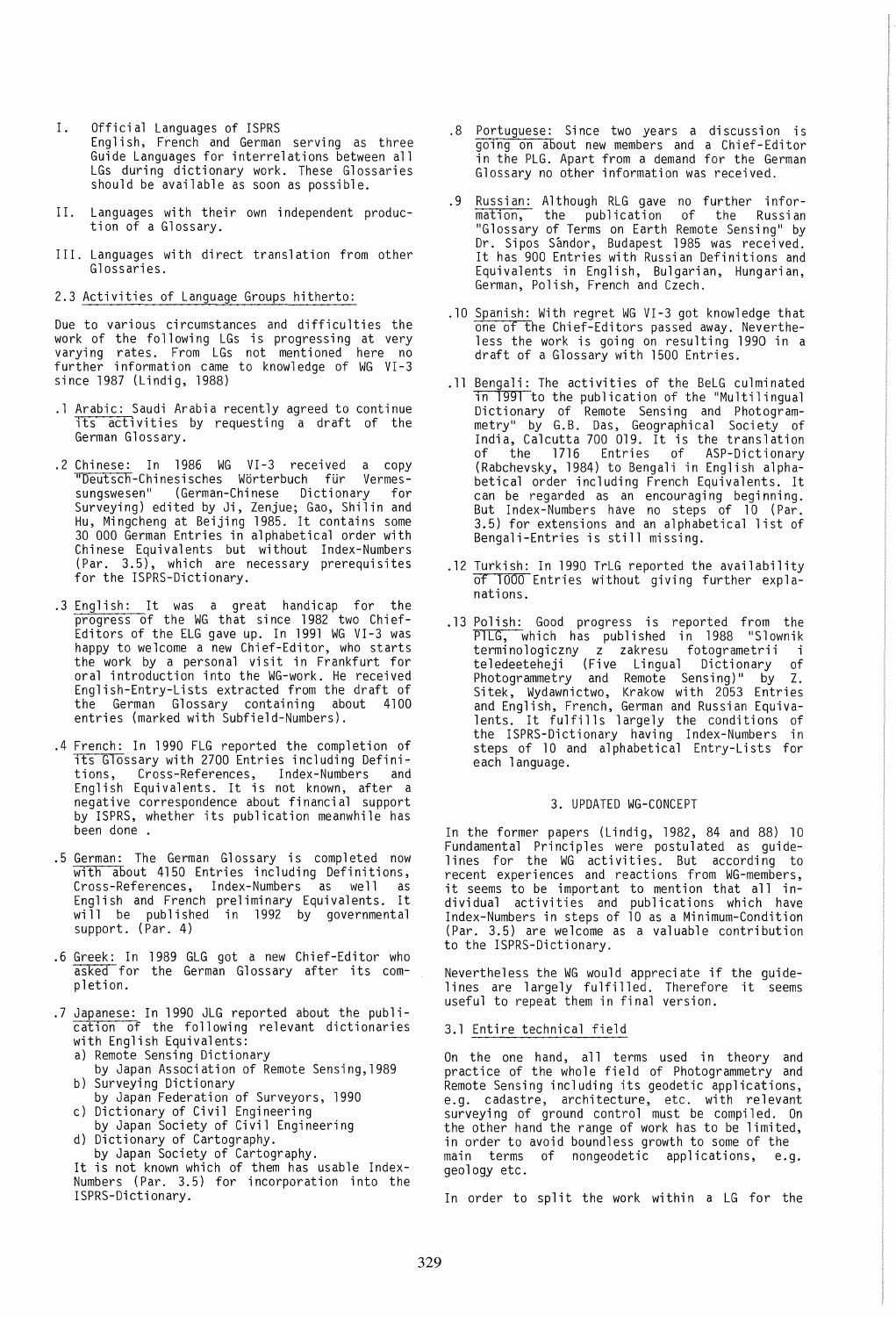purpose of contributions and revisions by specialised Advisors, the whole field should be separated into some subfields, e.g. Photography, Cartography, Topography, etc. which should appear in the final edition as "Domains" in the Cross-References for easier use of the Dictionary.

#### 3.2 Separate language volumes

For each language to be included in the ISPRS-Dictionary, now and in the future, one separate Glossary (Part 1) should be produced. An unlimited extension to all languages needed or even dialects can be guaranteed.

In addition to this, a special Reference Booklet (Part 2) has to be created which will contain only the Index-Numbers sorted sequentially according to the relevant language. Each published Dictionary can serve as a preliminary language volume of the ISPRS-Dictionary.

# 3.3 Entry-lines with Index-Numbers

For each Entry having been defined as Term or its synonyms will be stored in alphabetical order, containing at least according to relevant grammar:<br>- Entry<br>- Gender or Type<br>- Distinction for Homonyms<br>- Notes (e.g. 2nd gender, Language Region,

- 
- 
- 
- 
- obsolete)
- Index-Number
- Optionally can be added in the production phase<br>- Source Code(s)<br>- Subfield Number
- 

These Entry-lines printed alone deliver the Entry-List serving as useful list of contents etc.

# 3.4 Term-paragraphs with definitions

Each Term-paragraph begins with "\*" and ends with "." in the first column for computer usable structure. It is headed by its structure. It is headed by its<br>- Entry-line - followed by:<br>- Cross-References (maximally five): "better:",

- 
- 
- 
- 
- "also:", "see:", "compare:", "subfield:"<br>- Definition<br>- Equivalents (preliminarily known, but can be Equivalents (preliminarily known, but can be<br>finally cancelled if a Reference-Booklet exists)

#### 3.5 Index-Numbers in steps of 10 (Minimum-Condition)

After all Entries stored at a certain time have been sorted in alphabetical order, each is assigned a sequential number with a O (zero) in the last<br>position, meaning in steps of 10. It is obviously the easiest way to insert new Entries at any later time without affecting the indexing. Therefore this is the Minimum-Condition of Dictionary-Work.

## 3.6 Mother tongue and professionals

Each colleague engaged in the activities of WG VI-3 as Chairman, Chief-Editor, Member or Advisor should

- Professional expert in the technical field or
- at least in some subfields,<br>- Idiom of Language Group is his mother tongue.<br>Three further requirements are desirable:
- The further requirements are done of the Official<br>Language of ISPRS as Coordination Language,
- Some Advisors living in different language regions (e.g. Austria, Germany, Switzerland) for considering regional synonyms.

#### 3.7 Foreign-to-native-language translation

For the reliability and quality of the Dictionary it is indispensible to coordinate the definitive Equivalents exclusively from the foreign language to the respective mother tongue. If, in the opposite, in the working phase anybody else has to introduce foreign terms, these should be understood as proposed Preliminary Equivalents only with an interrogation mark (?) (even two, if they are very doubtful).

# 3.8 Modern computer technique

It is evident that these principles can work only by extensive use of EDP for all compilation operations as aquisition, storage, sorting, coordination, correction and fair output of information. So it may quasi be a further essential that each<br>Language Group has or makes available at least a Language Group has or makes available at least Personal Computer with an efficient text processing program (editor), a minimum of 10 mbytes hard disk and floppy disk input/output.

#### 3.9 Standard digits for Index-Numbers

The Index-Numbers appearing anywhere in the Glossary and the Reference-Booklet have to be printed exclusively in standard digits  $(0, 1, 2, \ldots, 9),$ which can be used, understood and produced worldwide. Additionally in the Reference-Booklet the headings of the columns - each representing a language - have to be printed as Language-Symbols according to ISO-Standard (Par. 4.6).

#### 3.10 Characters for each language

The texts of the Glossaries not belonging to a language using Roman characters are to be produced in a country where key boards, displays and printers with a set of their special characters are available. Then no problems will arise from orthography, reading and correction of printing errors and possibly from transliteration.

this decentralisation of the work each LG decides itself on the number of copies needed.

#### 4. PUBLICATION OF THE GERMAN GLOSSARY

Since the work on the German Glossary as part of the ISPRS-Dictionary came to a preliminary end,the German Language Group decided to publish it in the present form in order to fulfill the urgent demand out of the profeSSional circles and although other relevant Glossaries are not yet available. It has up to date about 4150 Entries with relevant Cross-References, Definitions and preliminary English and French Equivalents on about 600 A4 computer printed pages. These are to be printed after a 75% reduction in two volumes: (A-K and L-Z). A third volume (a precursor of the Reference-Booklet) contains three Entry-Lists in German, English and French in alphabetical order including relevant Index-Numbers. A sample page of the German Glossary is attached as Annex 2 .

The following paragraphs are outlining the German written Introductions.

#### 4.1 Sources

From the many available sources only seven were used which had already German Definitions and English and/or French Equivalents as a first draft. Further Entries were proposed by the members of the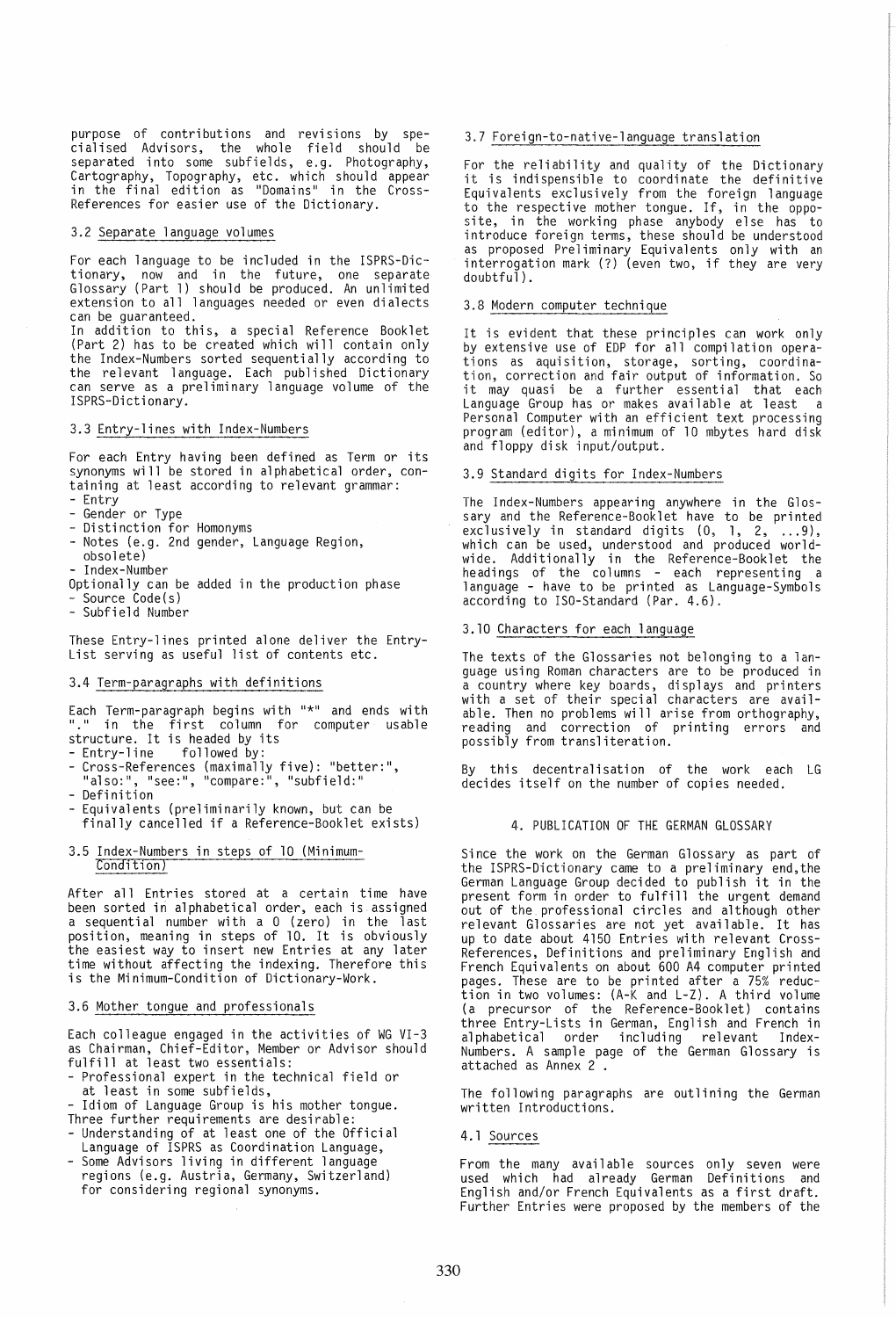Language Group still to be added by own Definitions and Equivalents. A Source-Code (3 digits) which is now shown on the German-Entry-List only made the references easier during compilation and correction work.

## 4.2 Members of LG-team

 $\mathcal{A}$ 

From Austria, Germany and Switzerland 25 experts in Photogrammetry and Remote Sensing or specialists in any Subfield working at universities, governmentals offices and private companies contributed their professional knowledge to the dictionary. An Advisor-Code (2 digits) is added to the abovementioned Source-Code.

# 4.3 Subfields

At the beginning of Dictionary-work 28 Subfields were created in order to split the efforts of the experts. (Lindig, 1988, Annex 3). Due to unavoid-able overlappings it seemed to be advisable to reduce the Subfields to 11, included as "Domaines" (Sachgebiete) in the published Glossary.

# 4.4 Special characters

The German orthography has four special characters which are normally not on foreign tpye writers. In the abovementioned Entry-List (Volume 3) they are replaced as follows:

 $a = ae$ ,  $b = oe$ ,  $u = ue$ ,  $B = ss$ . But in the Glossary the correct German characters are used as well as the numerous French ones. If<br>data exchange via floppy-disk is intended precau-<br>tion must be provided to handle these characters by the relevant computer.

# 4.5 Cross-References

Contrary to other dictionaries no symbols were used but only words which are understandable at any time. If it seemed necessary to include a term as Cross-Reference which cannot be found as Entry in the Glossary, it was put in parantheses ().

- veraltet: = The term (mostly synonym but not<br>(obsolete) related to a technical method) is related to a technical method) is not used any more
- besser: = Preference term of synonyms with (better) Definitions and Equivalents
- auch: (also) Other synonyms without Definitions and Equivalents
- siehe: (see) This Cross-Reference has various functions:
	- to superior term including referenced term in its definition,
	- to abbreviation (abb),
	- in case of abbreviation to the "long form",
	- between noun (with definition), verb and adjective
- vergl: (compare) = To side - or subordinated terms but also to contrary terms separated by ";"
- I = Behind terms in definitions which can be found as Entry in the German Glossary

4.6 Abbreviations

| (Abk) | = The Entry is an abbreviation. Its |
|-------|-------------------------------------|
| (abb) | "long-form" with definitions shows  |
|       | "siehe (see)".                      |

1, (1), 2 Numbers for various homonyms

- E? und F? = Preliminary English and French Equivalents as proposed by German<br>Advisors (with "?" if not confirmed by a mother-tongue -expert).
- D, E ,F ,C ,G ,I ,J ,R ,S ,Ar, Be, Bg, Hi, Pt,  $=$  Language-symbols for the Language Groups (Annex 1) according to ISO-Standard.
- (A), (CH), (D), (DDR) Indication for a term used in Austria, Switzerland, Germany and former German Democratic Republic
- $(DIN)$  = Formulation of definition according to German Standards.

#### 4.7 Editorial

Between 1982 and 1992 ISPRS Working Group VI-3 "Terminology" was chaired by G. Lindig, Frankfurt am Main and partly co-chaired by H.-P. Bahr, Karlsruhe and J. Sievers, Frankfurt am Main. Compilation of the German part of the ISPRS-Dictionary was only possible with the essential support of the Institut für Angewandte Geodäsie (IFAG), Frankfut am Main. The German Dictionary will be printed and published<br>by IFAG as "Deutsches Fachwörterbuch Photogrammetrie und Fernerkundung".

# 5. BIBLIOGRAPHY:

- Lindig, G.: Multilingual Dictionary for Photogrammetry and Remote Sensing. Int. Archive of Photogrammetry 24-VI, pp. 98-108, Mainz 1982
- Lindig, G.: Status of Multilingual Dictionary (ISPRS) Int. Archive of Photogrammetry and Remote Sensing 25-AG, pp. 199-208, Rio de Janeiro 1984
- Lindig, G.: Status 1987 of ISPRS Dictionary, Int. Archive of Photogrammetry and Remote Sensing, 27-BG, pp. 98-107, Kyoto 1988
- Rabchevsky, G.: Multilingual Dictionary of Remote Sensing and Photogrammetry, The American Society of Photogrammetry, Falls Church, Virginia 1984
- Wolf, P.R.: Tr;-lingual Glossary of Photogrammetry Terms, Int. Archive of Photogrammetry 23-B10, pp. 199-311, Hamburg 1980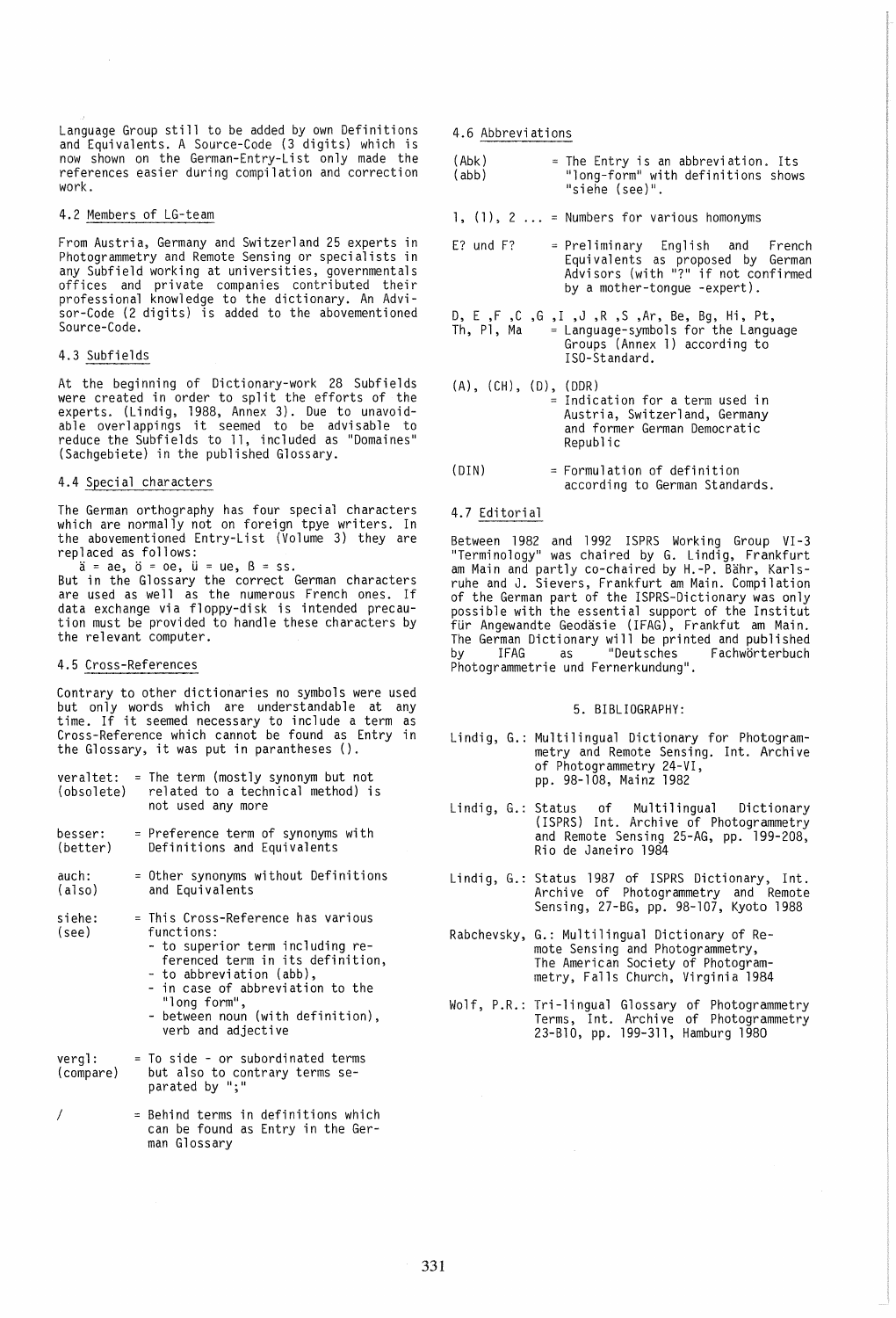# Annex 1

 $\mathcal{A}^{\mathcal{A}}$ 

# Language Groups

ISPRS Dictionary (Status: May 1991)

|    | Language |            | Chief Editors |                                                                                       |
|----|----------|------------|---------------|---------------------------------------------------------------------------------------|
| N° | Abb      | Name       | Name          | Address                                                                               |
| 1  | Ar       | Arabic     | N.AL-HOMAID   | Research Institute, University<br>of Petroleum and Minerals<br>Dharan, Saudi Arabia   |
| 2  | C        | Chinese    | LI DAOYI      | Research Institute of<br>Surveying and Mapping<br>7 Yongdinly, Beijing, PR China      |
| 3  | D        | German     | G. LINDIG     | Richard-Strauss-Allee 11<br>D-6000 Frankfurt a.M. 70, Germany                         |
| 4  | Ε        | English    | D. PROCTOR    | 7 Grosvenor Close<br>Ringwood, Hants, BH24 2HG, UK                                    |
| 5  | F        | French     | S. PAUL       | 3, rue Alexandre Fleming<br>F-92260 Fontenay a.R., France                             |
| 6  | G        | Greek      | D. ROKOS      | National Technical University<br>9, Iroon Polytechnion<br>GR-15773 Athens, Greece     |
| 7  | Hi       | Hindi      | S. DUBEY      | 41, Nashvilla Raod<br>Dehra Dun 248001, UP, India                                     |
| 8  | J        | Japanese   | R. TATEISHI   | Remote Sensing Centre<br>1-33 Yayoi-cho<br>J-Chiha 260, Japan                         |
| 9  | Pt       | Portuguese | J.J. SEIXAS   | Univ. de Pernambuco<br>Depart. de Cartografia<br>50 000 Recife-PE, Brazil             |
| 10 | R        | Russian    | A. LOBANOV    | MIIGAIK<br>Gorchovski Pereulok 4<br>Moscow K-64, Russia                               |
| 11 | S        | Spanish    | D. DEAGOSTINI | Guayaqui 3212 Cas. de Corr. 1490<br>Montevideo, Uruguay                               |
| 12 | Th       | Thai       | W. JIWALAI    | Chulalongkorn University<br>Bangkok 10500, Thailand                                   |
| 13 | Be       | Bengali    | G.B. DAS      | MIG House 25; SODPUR,<br>24 Parganas<br>W. Bengal 743-178, India                      |
| 14 | Tr       | Turkish    | M. ALPMEN     | Universitesi Müh.Fak. Jeofizik<br>Emirgan, Hakkak Yümnü Sok. 22/7<br>Istanbul, Turkey |
| 15 | P1       | Polish     | Z. SITEK      | Akademia Gomiczo-Hutnicza<br>Al. Mickiewcza 30<br>30-059 Krakow, Poland               |
| 16 | Ma       | Malaysian  | A.H. TAHIR    | University Teknologi Malaysia<br>Locked Bag 791<br>80990 Johor Bharu, Malaysia        |